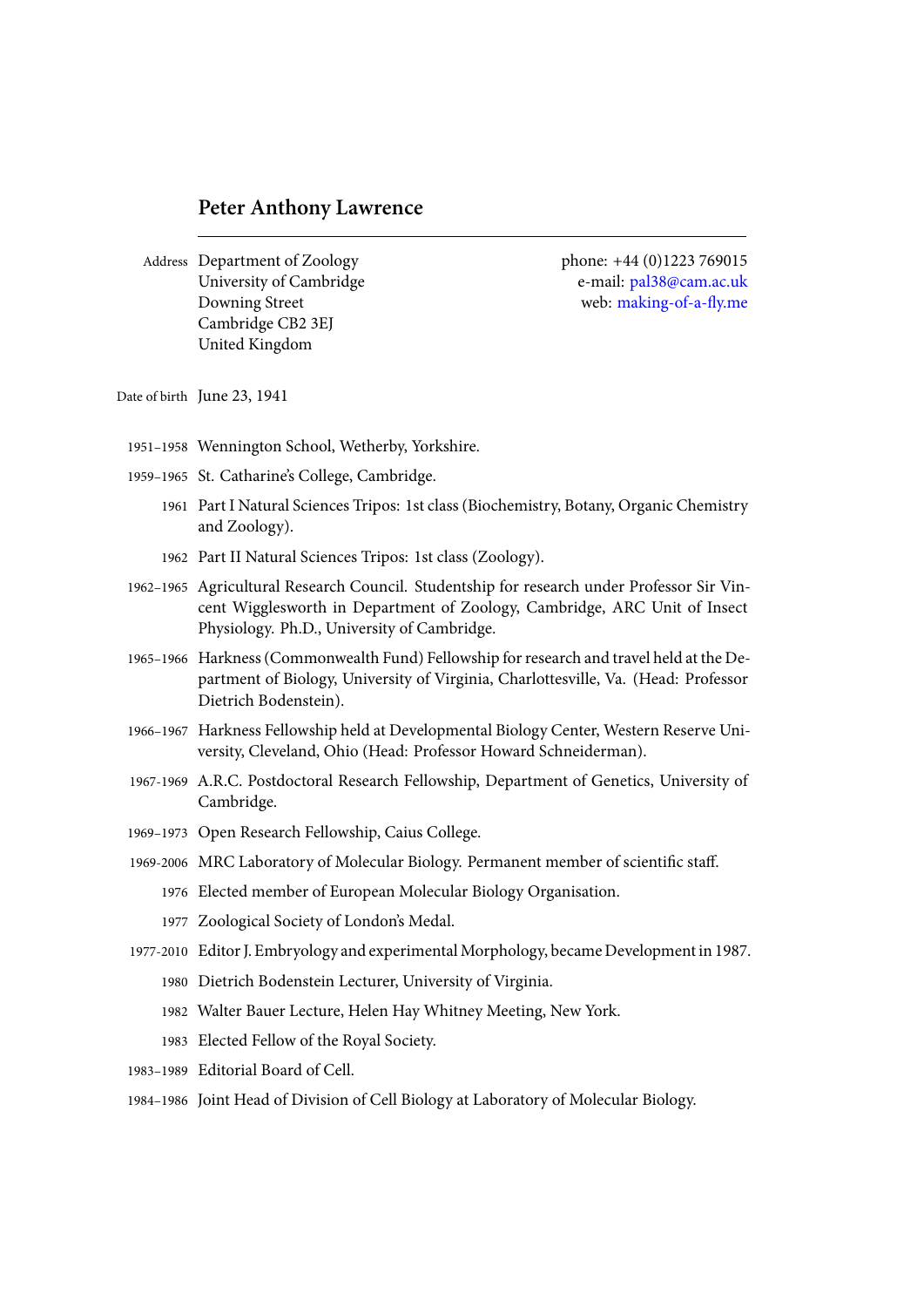- 1987-1989 Editorial Board of EMBO Journal.
	- 1994 De Camp Lecturer, Neurosciences Symposium, Columbia University, New York.
	- 1994 Darwin Medal from Royal Society.
	- 1996 Prize "Vinci d'Excellence" Moet et Chandon, Paris.
	- 1996 Inaugural Wigglesworth Memorial Lecture, XX International Congress of Entomology, Florence.
	- 1996 Lecture to "Architectonics of Nature" Symposium. Princeton University 250th Anniversary celebrations.
	- 1998 BBV Visiting Professor, Centro de Biología Molecular, Madrid.
	- 2000 Waddington Medal from the British Society of Developmental Biology.
	- 2000 Elected Fellow of the Royal Swedish Academy of Sciences.
	- 2002 Visiting Miller Professor, University of California, Berkeley.
	- 2004 Keynote Address, 45th Annual Drosophila Research Conference, Washington DC.
	- 2006 Relocated to Department of Zoology, University of Cambridge.
- 2006-present MRC Laboratory of Molecular Biology. Emeritus Scientist.
	- 2007 Prince of Asturias Award for Scientific and Technical Research, shared with Prof. Ginés Morata.
	- 2011 Lifetime Achievement Award from the Society for Developmental Biology (Bethesda, MD).
	- 2012 Honorary Fellowship of the Royal Entomological Society.
	- 2013 Honorary Membership of the British Society of Developmental Biology.

## **Publications**

- [1] Morata G. and Lawrence P. (2022). An exciting period of Drosophila developmental biology: Of imaginal discs, clones, compartments, parasegments and homeotic genes. *Developmental Biology* **484**: 12–21.
- [2] Pietra S., Ng K., Lawrence P.A., and Casal J. (2020). Planar cell polarity in the larval epidermis of Drosophila and the role of microtubules. *Open Biol* **10**: 200290.
- [3] Lawrence P.A., Casal J., Celis J.d., and Morata G. (2019). A refutation to 'A new A-P compartment boundary and organizer in holometabolous insect wings'. *Scientific Reports* **9**: 7049.
- [4] Wolpert L., Tickle C., Martinez-Arias A., Lawrence P., and Locke J. (2019). *Principles of Development*. Oxford University Press, Oxford and New York, sixth edition.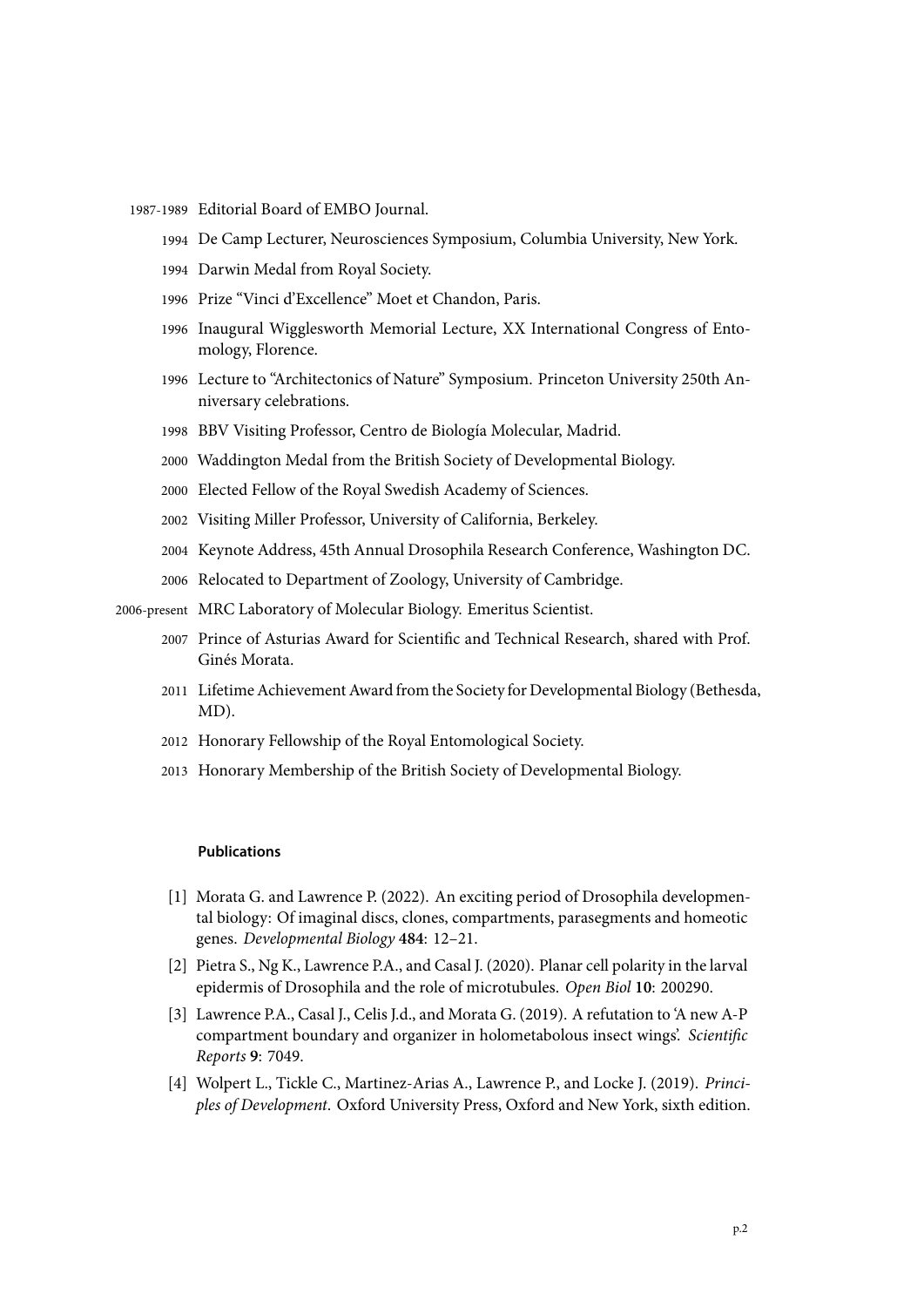- [5] Casal J., Ibáñez-Jiménez B., and Lawrence P.A. (2018). Planar cell polarity: the prickle gene acts independently on both the Ds/Ft and the Stan/Fz systems. *Development* **145**: dev168112.
- [6] Lawrence P.A. and Casal J. (2018). Planar cell polarity: two genetic systems use one mechanism to read gradients. *Development* **145**: dev168229.
- [7] Lawrence P.A. (2016). Francis Crick: A Singular Approach to Scientific Discovery. *Cell* **167**: 1436–1439.
- [8] Lawrence P.A. (2016). The Last 50 Years: Mismeasurement and Mismanagement Are Impeding Scientific Research. *Curr. Top. Dev. Biol.* **116**: 617–631.
- [9] Saavedra P., Brittle A., Palacios I.M., Strutt D., Casal J., and Lawrence P.A. (2016). Planar cell polarity: the Dachsous/Fat system contributes differently to the embryonic and larval stages of Drosophila. *Biol. Open* **5**: 397–408.
- [10] Rovira M., Saavedra P., Casal J., and Lawrence P.A. (2015). Regions within a single epidermal cell of Drosophila can be planar polarised independently. *eLife* **4**: e06303.
- [11] Wolpert L., Tickle C., Martinez-Arias A., Lawrence P.A., Lumsden A., Robertson E., Meyerowitz E., and Smith J. (2015). *Principles of Development*. Oxford University Press, Oxford and New York, fifth edition.
- [12] Saavedra P., Vincent J.P., Palacios I.M., Lawrence P.A., and Casal J. (2014). Plasticity of both planar cell polarity and cell identity during the development of Drosophila. *eLife* **3**: e01569.
- [13] Lawrence P.A. and Casal J. (2013). The mechanisms of planar cell polarity, growth and the Hippo pathway: Some known unknowns. *Dev. Biol.* **377**: 1–8.
- [14] Fabre C.C.G., Hedwig B., Conduit G., Lawrence P.A., Goodwin S.F., and Casal J. (2012). Substrate-borne vibratory communication during courtship in Drosophila melanogaster. *Curr. Biol.* **22**: 2180–2185.
- [15] Krzemień J., Fabre C.C.G., Casal J., and Lawrence P.A. (2012). The muscle pattern of the Drosophila abdomen depends on a subdivision of the anterior compartment of each segment. *Development* **139**: 75–83.
- [16] Struhl G., Casal J., and Lawrence P.A. (2012). Dissecting the molecular bridges that mediate the function of Frizzled in planar cell polarity. *Development* **139**: 3665– 3674.
- [17] Lawrence P.A. (2011). Planar cell polarity: Fashioning solutions. *Fly (Austin)* **5**: 126–128.
- [18] Wolpert L., Tickle C., Lawrence P.A., Meyerowitz E., Robertson E., Smith J., and Jessel T. (2011). *Principles of Development*. Oxford University Press, Oxford and New York, fourth edition.
- [19] Briscoe J., Lawrence P.A., and Vincent J.P., eds. (2010). *Generation and Interpretation of Morphogen Gradients*. A Cold Spring Harbor Perspectives in Biology Collection. Cold Spring Harbor Laboratory Press, Cold Spring Harbor, New York.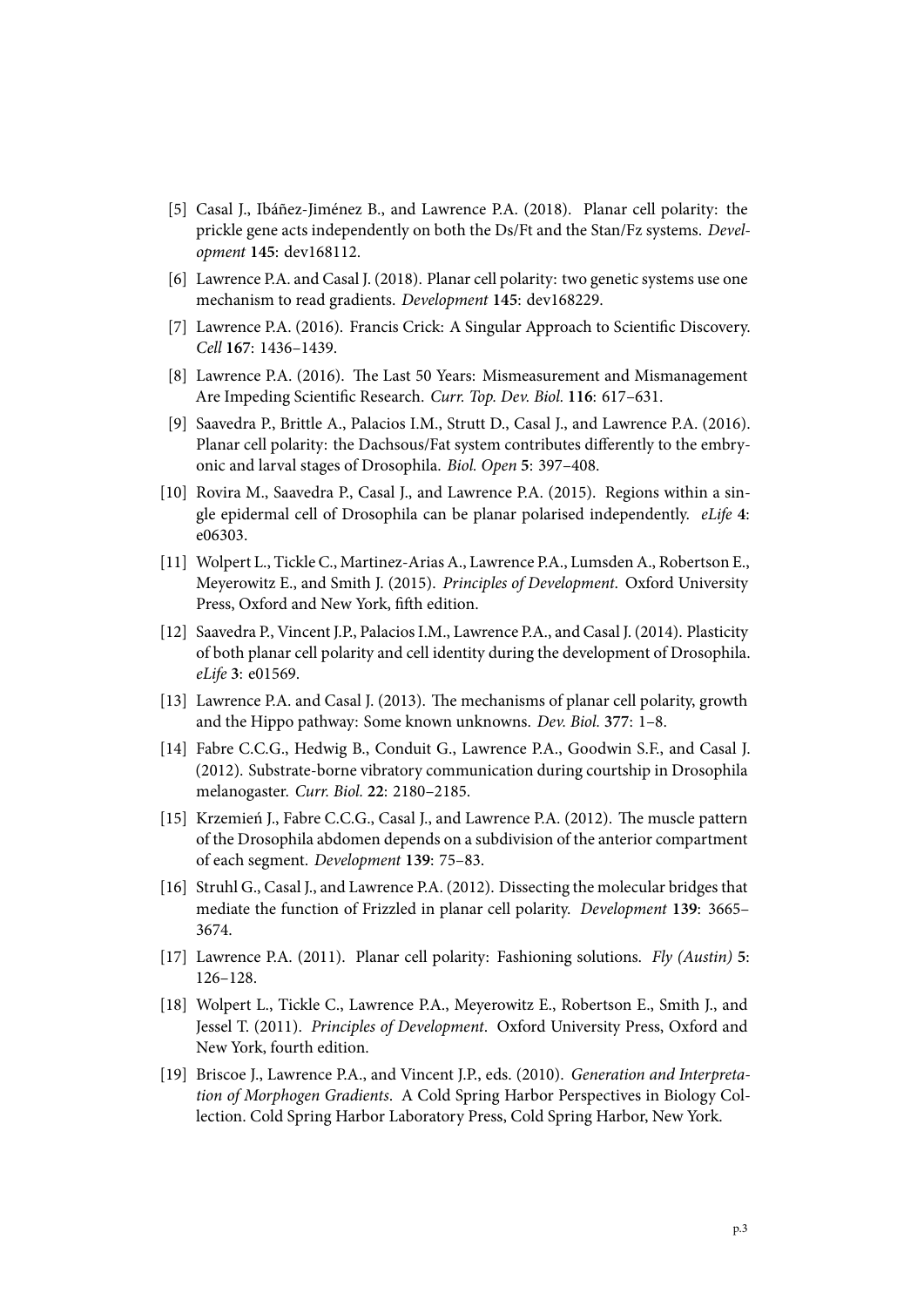- [20] Brittle A.L., Repiso A., Casal J., Lawrence P.A., and Strutt D. (2010). Four-Jointed modulates growth and planar polarity by reducing the affinity of Dachsous for Fat. *Curr. Biol.* **20**: 803–810.
- [21] Fabre C.C.G., Casal J., and Lawrence P.A. (2010). Mechanosensilla in the adult abdomen of Drosophila: engrailed and slit help to corral the peripheral sensory axons into segmental bundles. *Development* **137**: 2885–2894.
- [22] Repiso A., Saavedra P., Casal J., and Lawrence P.A. (2010). Planar cell polarity: the orientation of larval denticles in Drosophila appears to depend on gradients of Dachsous and Fat. *Development* **137**: 3411–3415.
- [23] Lawrence P.A. (2009). Real Lives and White Lies in the Funding of Scientific Research. *PLoS Biol.* **7**: e1000197.
- [24] Fabre C.C.G., Casal J., and Lawrence P.A. (2008). The abdomen of Drosophila: does planar cell polarity orient the neurons of mechanosensory bristles? *Neural Dev.* **3**: 12.
- [25] Lawrence P.A. (2008). Lost in publication: how measurement harms science. *Ethics Sci. Environ. Polit.* **8**: 9–11.
- [26] Lawrence P.A. (2008). Retiring retirement. *Nature* **453**: 588–590.
- [27] Lawrence P.A., Struhl G., and Casal J. (2008). Do the protocadherins Fat and Dachsous link up to determine both planar cell polarity and the dimensions of organs? *Nat. Cell Biol.* **10**: 1379–1382.
- [28] Lawrence P.A., Struhl G., and Casal J. (2008). Planar cell polarity: A bridge too far? *Curr. Biol.* **18**: R959–R961.
- [29] Lawrence P.A. (2007). The mismeasurement of science. *Curr. Biol.* **17**: R583–R585.
- [30] Lawrence P.A., Struhl G., and Casal J. (2007). Planar cell polarity: one or two pathways? *Nat. Rev. Genet.* **8**: 555–563.
- [31] Wolpert L., Jessell T., Lawrence P.A., Meyerowitz E., Robertson E., and Smith J. (2007). *Principles of Development*. Oxford University Press, Oxford and New York, third edition.
- [32] Casal J., Lawrence P.A., and Struhl G. (2006). Two separate molecular systems, Dachsous/Fat and Starry night/Frizzled, act independently to confer planar cell polarity. *Development* **133**: 4561–4572.
- [33] Lawrence P.A. (2006). Men, women, and ghosts in science. *PLoS Biol.* **4**: e19.
- [34] Lawrence P.A. and Levine M. (2006). Mosaic and regulative development: two faces of one coin. *Curr. Biol.* **16**: R236–R239.
- [35] Lawrence P.A. (2004). Last hideout of the unknown? *Nature* **429**: 247.
- [36] Lawrence P.A., Casal J., and Struhl G. (2004). Cell interactions and planar polarity in the abdominal epidermis of Drosophila. *Development* **131**: 4651–4664.
- [37] Denholm B., Sudarsan V., Pasalodos-Sánchez S., Artero R., Lawrence P.A., Maddrell S., Baylies M., and Skaer H. (2003). Dual origin of the renal tubules in Drosophila: mesodermal cells integrate and polarize to establish secretory function. *Curr. Biol.* **13**: 1052–1057.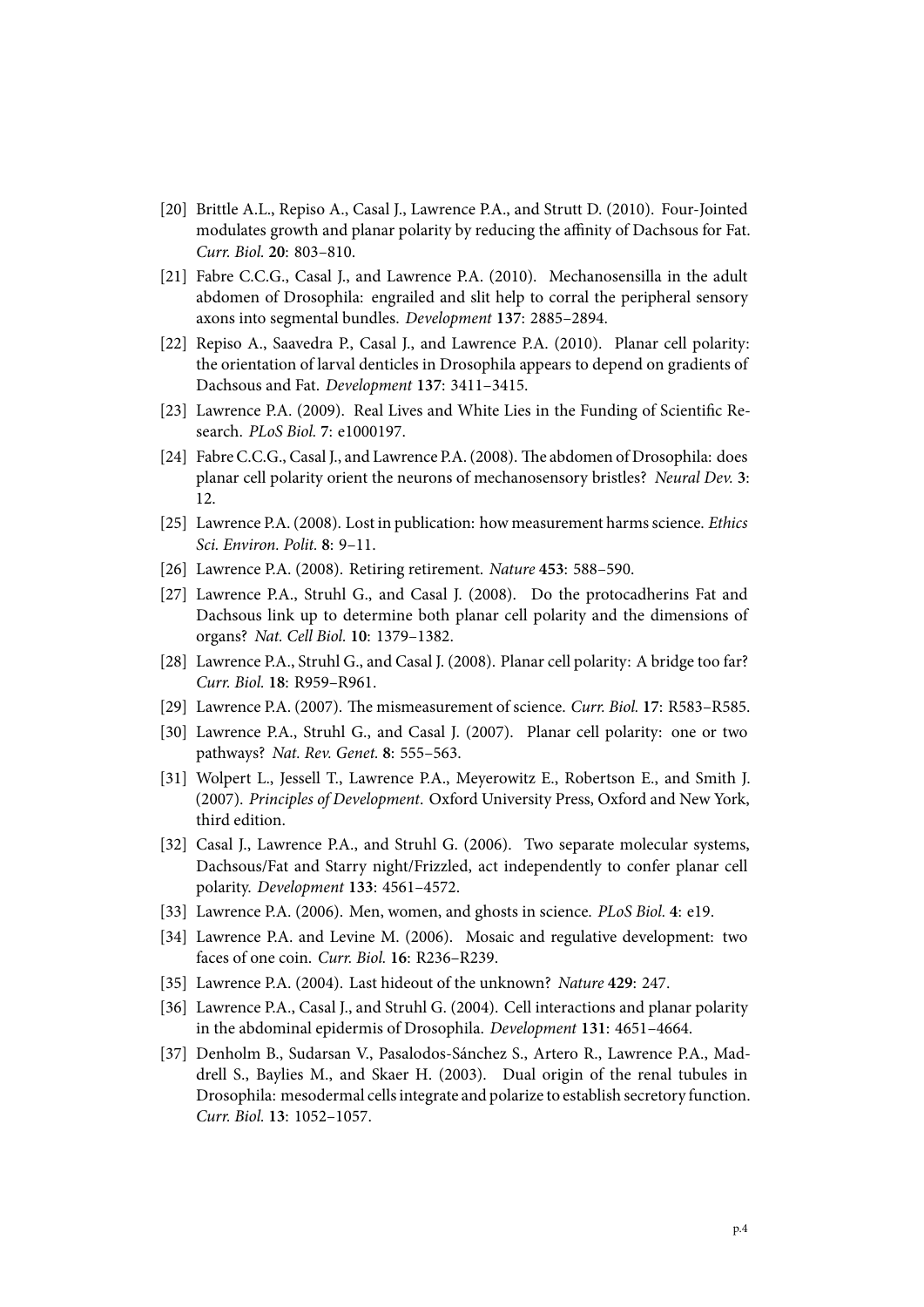- [38] Lawrence P.A. (2003). The politics of publication. *Nature* **422**: 259–261.
- [39] Casal J., Struhl G., and Lawrence P.A. (2002). Developmental compartments and planar polarity in Drosophila. *Curr. Biol.* **12**: 1189–1198.
- [40] Lawrence P.A. (2002). Rank injustice. *Nature* **415**: 835–836.
- [41] Lawrence P.A., Casal J., and Struhl G. (2002). Towards a model of the organisation of planar polarity and pattern in the Drosophila abdomen. *Development* **129**: 2749– 2760.
- [42] Wolpert L., Beddington R., Jessell T., Lawrence P.A., Meyerowitz E., and Smith J. (2002). *Principles of Development*. Oxford University Press, Oxford and New York, second edition.
- [43] Lawrence P.A. (2001). Morphogens: how big is the big picture? *Nat. Cell Biol.* **3**: E151–E154.
- [44] Lawrence P.A. (2001). Science or alchemy? *Nat. Rev. Genet.* **2**: 139–142.
- [45] Llimargas M. and Lawrence P.A. (2001). Seven Wnt homologues in Drosophila: a case study of the developing tracheae. *Proc. Natl. Acad. Sci. USA* **98**: 14487–14492.
- [46] Calleja M., Herranz H., Estella C., Casal J., Lawrence P., Simpson P., and Morata G. (2000). Generation of medial and lateral dorsal body domains by the pannier gene of Drosophila. *Development* **127**: 3971–3980.
- [47] Day S.J. and Lawrence P.A. (2000). Measuring dimensions: the regulation of size and shape. *Development* **127**: 2977–2987.
- [48] Lawrence P.A., Casal J., and Struhl G. (1999). hedgehog and engrailed: pattern formation and polarity in the Drosophila abdomen. *Development* **126**: 2431–2439.
- [49] Lawrence P.A., Casal J., and Struhl G. (1999). The hedgehog morphogen and gradients of cell affinity in the abdomen of Drosophila. *Development* **126**: 2441–2449.
- [50] Lawrence P.A. and Pick L. (1998). How does the fushi tarazu gene activate engrailed in the Drosophila embryo? *Dev. Genet.* **23**: 28–34.
- [51] Wolpert L., Beddington R., Brockes J., Jessell T., Lawrence P.A., and Meyerowitz E. (1998). *Principles of Development*. Current Biology and Oxford University Press, London and Oxford.
- [52] Lawrence P.A. and Locke M. (1997). A man for our season. *Nature* **386**: 757–758.
- [53] Struhl G., Barbash D.A., and Lawrence P.A. (1997). Hedgehog acts by distinct gradient and signal relay mechanisms to organise cell type and cell polarity in the Drosophila abdomen. *Development* **124**: 2155–2165.
- [54] Struhl G., Barbash D.A., and Lawrence P.A. (1997). Hedgehog organises the pattern and polarity of epidermal cells in the Drosophila abdomen. *Development* **124**: 2143–2154.
- [55] Azpiazu N., Lawrence P.A., Vincent J.P., and Frasch M. (1996). Segmentation and specification of the Drosophila mesoderm. *Genes Dev.* **10**: 3183–3194.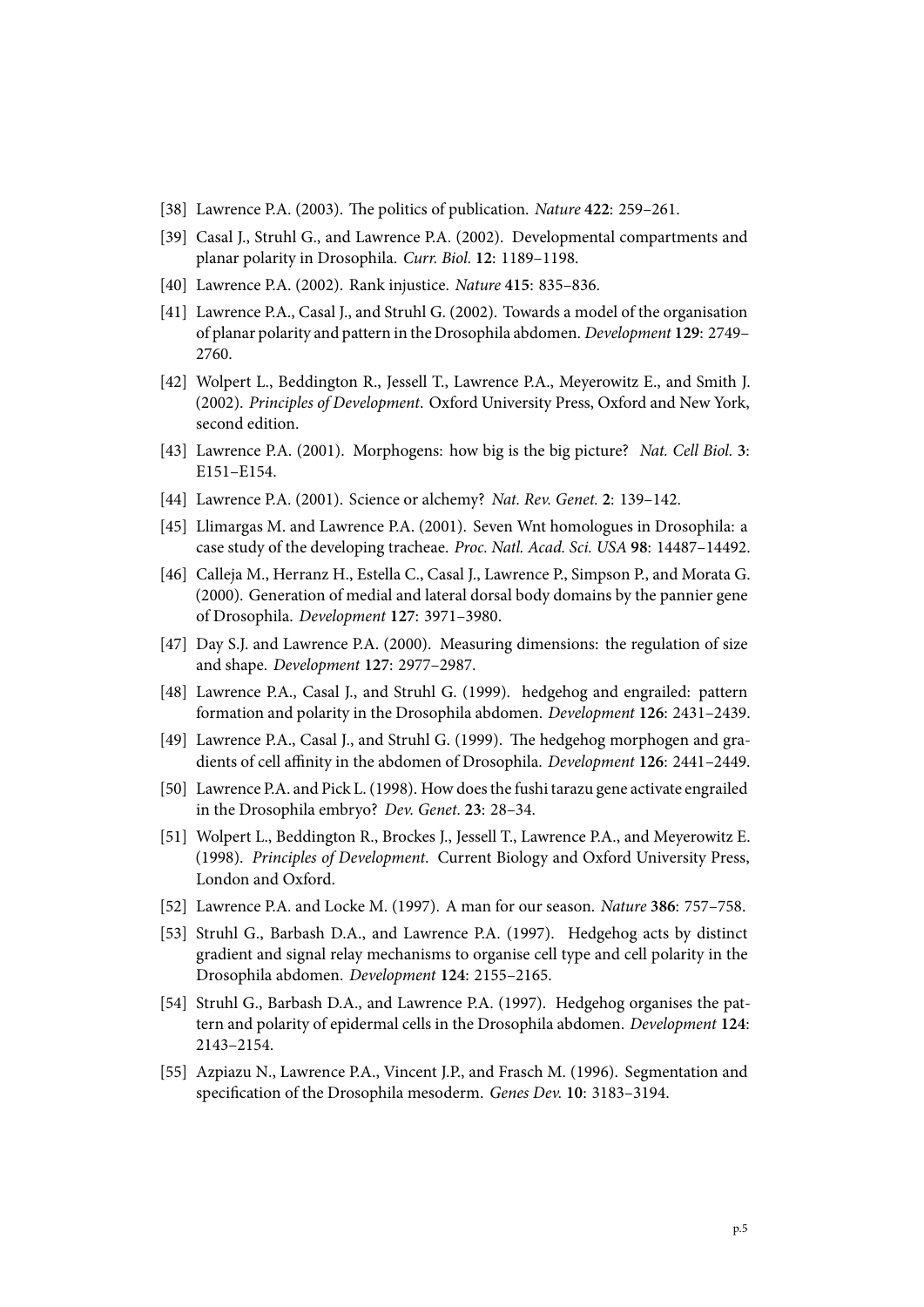- [56] Lawrence P.A., Sanson B., and Vincent J.P. (1996). Compartments, wingless and engrailed: patterning the ventral epidermis of Drosophila embryos. *Development* **122**: 4095–4103.
- [57] Lawrence P.A. and Struhl G. (1996). Morphogens, compartments, and pattern: lessons from Drosophila? *Cell* **85**: 951–961.
- [58] Lawrence P.A., Bodmer R., and Vincent J.P. (1995). Segmental patterning of heart precursors in Drosophila. *Development* **121**: 4303–8.
- [59] Müller J., Gaunt S., and Lawrence P.A. (1995). Function of the Polycomb protein is conserved in mice and flies. *Development* **121**: 2847–2852.
- [60] Busturia A. and Lawrence P.A. (1994). Regulation of cell number in Drosophila. *Nature* **370**: 561–563.
- [61] Lawrence P.A., Johnston P., and Vincent J.P. (1994). Wingless can bring about a mesoderm-to-ectoderm induction in Drosophila embryos. *Development* **120**: 3355–3359.
- [62] Lawrence P.A. and Morata G. (1994). Homeobox genes: their function in Drosophila segmentation and pattern formation. *Cell* **78**: 181–189.
- [63] Vincent J.P. and Lawrence P.A. (1994). Drosophila wingless sustains engrailed expression only in adjoining cells: evidence from mosaic embryos. *Cell* **77**: 909–915.
- [64] Lawrence P.A., Ashburner M., and Johnston P. (1993). An attempt to hybridize Drosophila species using pole cell transplantation. *Genetics* **134**: 1145–1148.
- [65] Lawrence P.A. and Sampedro J. (1993). Drosophila segmentation: after the first three hours. *Development* **119**: 971–976.
- [66] Sampedro J., Johnston P., and Lawrence P.A. (1993). A role for wingless in the segmental gradient of Drosophila? *Development* **117**: 677–687.
- [67] Lawrence P.A. (1992). *The Making of A Fly*. Blackwell Scientific Publications, Oxford.
- [68] Noordermeer J., Johnston P., Rijsewijk F., Nusse R., and Lawrence P.A. (1992). The consequences of ubiquitous expression of the wingless gene in the Drosophila embryo. *Development* **116**: 711–9.
- [69] Struhl G., Johnston P., and Lawrence P.A. (1992). Control of Drosophila body pattern by the hunchback morphogen gradient. *Cell* **69**: 237–249.
- [70] Immergluck K., Lawrence P.A., and Bienz M. (1990). Induction across germ layers in Drosophila mediated by a genetic cascade. *Cell* **62**: 261–268.
- [71] van den Heuvel M., Nusse R., Johnston P., and Lawrence P.A. (1989). Distribution of the wingless gene product in Drosophila embryos: a protein involved in cell-cell communication. *Cell* **59**: 739–749.
- [72] Lawrence P.A. (1989). Cell lineage and cell states in the Drosophila embryo. *Ciba Foundation Symp., Cellular Basis of Morphogenesis* **144**: 131–140; discussion 140– 149, 150–155.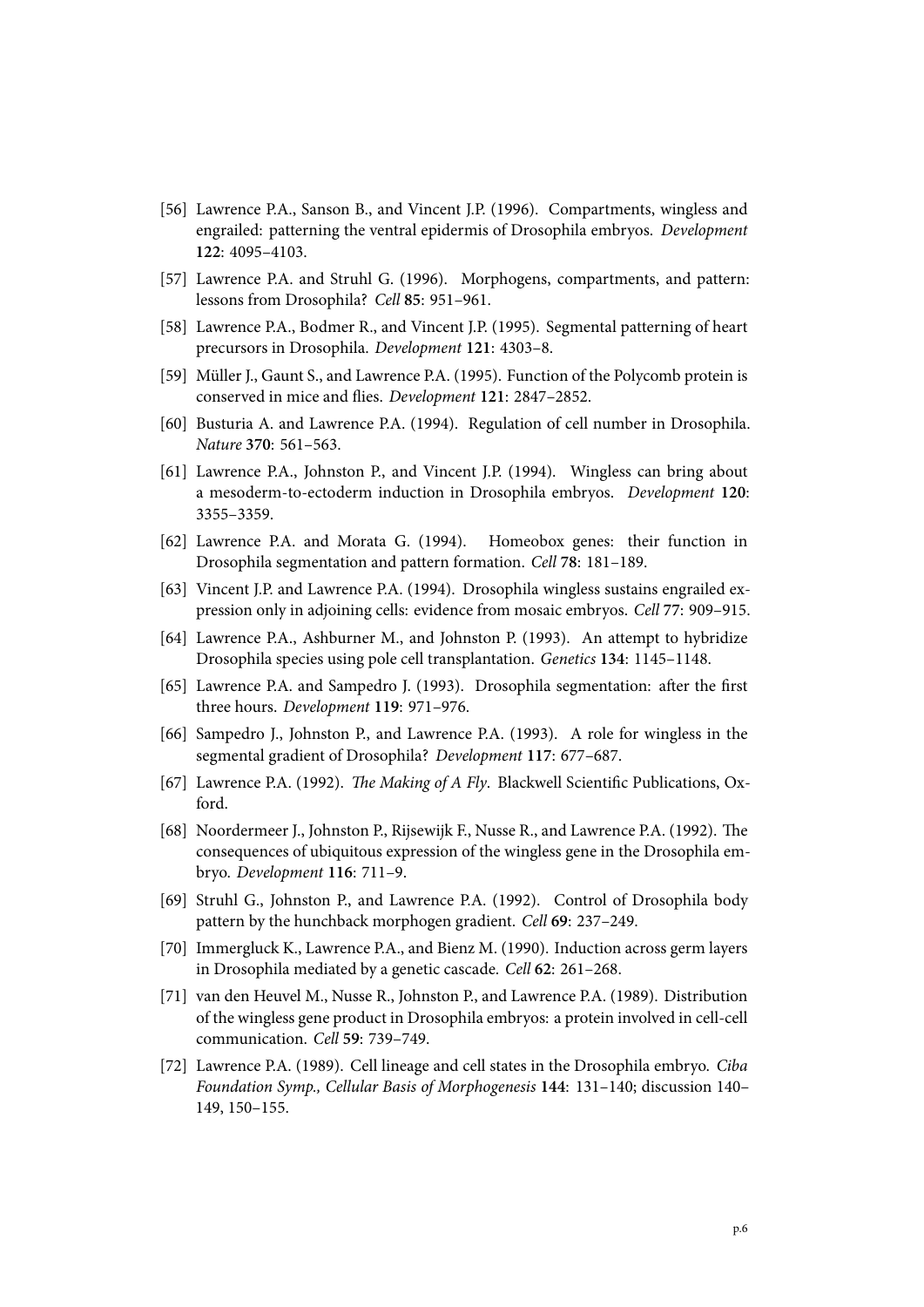- [73] Lawrence P.A. and Johnston P. (1989). Analysis of function of the pair-rule genes hairy, even-skipped and fushi tarazu in mosaic Drosophila embryos. *Development* **107**: 847–853.
- [74] Lawrence P.A. and Johnston P. (1989). Pattern formation in the Drosophila embryo: allocation of cells to parasegments by even-skipped and fushi tarazu. *Development* **105**: 761–767.
- [75] Bienz M., Saari G., Tremml G., Muller J., Zust B., and Lawrence P.A. (1988). Differential regulation of Ultrabithorax in two germ layers of Drosophila. *Cell* **53**: 567–576.
- [76] Lawrence P.A. (1988). Background to bicoid. *Cell* **54**: 1–2.
- [77] Lawrence P.A. (1988). The present status of the parasegment. *Development* **104**: 61–65.
- [78] Magrassi L. and Lawrence P.A. (1988). The pattern of cell death in fushi tarazu, a segmentation gene of Drosophila. *Development* **104**: 447–451.
- [79] Cabrera C.V., Alonso M.C., Johnston P., Phillips R.G., and Lawrence P.A. (1987). Phenocopies induced with antisense RNA identify the wingless gene. *Cell* **50**: 659– 663.
- [80] Lawrence P.A. (1987). Pair-rule genes: do they paint stripes or draw lines? *Cell* **51**: 879–880.
- [81] Lawrence P.A., Johnston P., Macdonald P., and Struhl G. (1987). Borders of parasegments in Drosophila embryos are delimited by the fushi tarazu and evenskipped genes. *Nature* **328**: 440–442.
- [82] Lawrence P.A. and Johnston P. (1986). Observations on cell lineage of internal organs of Drosophila. *J. Embryol. exp. Morph.* **91**: 251–266.
- [83] Lawrence P.A. and Johnston P. (1986). The muscle pattern of a segment of Drosophila may be determined by neurons and not by contributing myoblasts. *Cell* **45**: 505–513.
- [84] Lawrence P.A., Johnston P., and Morata G. (1986). Methods of marking cells. In D.B. Roberts, ed., *Drosophila: A Practical Approach*, pages 229–242. IRL Press, Oxford and Washington.
- [85] Ingham P., Martínez-Arias A., Lawrence P.A., and Howard K. (1985). Expression of engrailed in the parasegment of Drosophila. *Nature* **317**: 634–636.
- [86] Lawrence P.A. (1985). Molecular development: Is there a light burning in the hall? Commentary. *Cell* **40**: 221.
- [87] Lawrence P.A. (1985). Notes on the genetics of pattern formation in the internal organs of Drosophila. *Trends Neurosci.* **8**: 267–269.
- [88] Lawrence P.A. (1985). Pattern formation in the muscles of Drosophila. *Cold Spring Harb. Symp. Quant. Biol.* **50**: 113–117.
- [89] Lawrence P.A. and Martínez-Arias A. (1985). The cell lineage of segments and parasegments in Drosophila. *Phil. Trans. R. Soc. Lond. B Biol. Sci.* **312**: 83–90.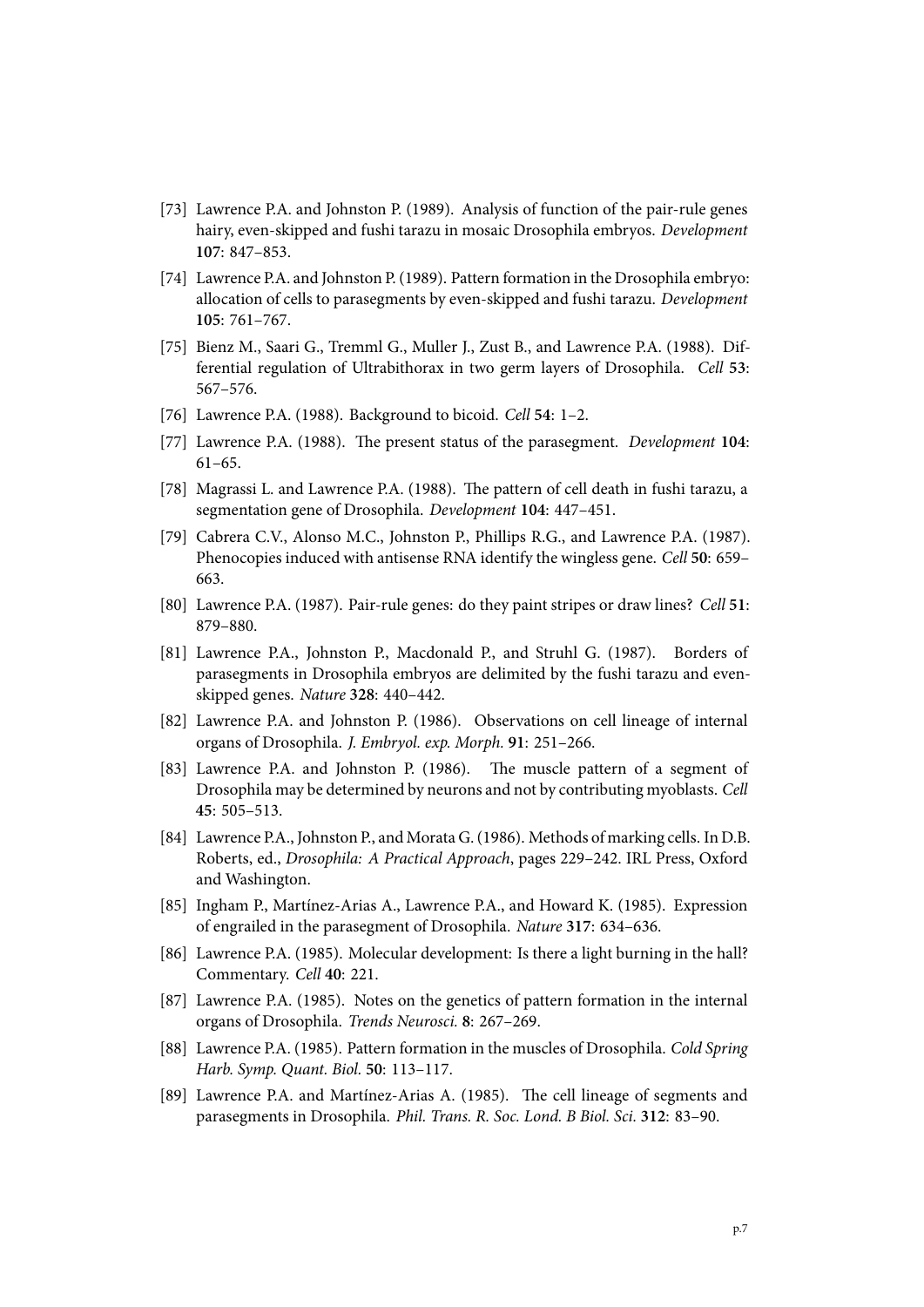- [90] Martínez-Arias A. and Lawrence P.A. (1985). Parasegments and compartments in the Drosophila embryo. *Nature* **313**: 639–642.
- [91] Lawrence P.A. (1984). Homeotic selector genes a working definition. *Bioessays* **1**: 227–229.
- [92] Lawrence P.A. (1984). Some observations on the Drosophila mesoderm. *Proc. XV Int. Cong. Genet.* **3**: 215–221.
- [93] Lawrence P.A. and Johnston P. (1984). On the role of the engrailed<sup>+</sup> gene in the internal organs of Drosophila. *EMBO J.* **3**: 2839–2844.
- [94] Lawrence P.A. and Johnston P. (1984). The genetic specification of pattern in a Drosophila muscle. *Cell* **36**: 775–782.
- [95] Lawrence P.A., Johnston P., and Struhl G. (1983). Different requirements for homeotic genes in the soma and germ line of Drosophila. *Cell* **35**: 27–34.
- [96] Lawrence P.A. and Morata G. (1983). The elements of the bithorax complex. *Cell* **35**: 595–601.
- [97] Morata G., Kornberg T., and Lawrence P.A. (1983). The phenotype of engrailed mutations in the antenna of Drosophila. *Dev. Biol.* **99**: 27–33.
- [98] Lawrence P.A. (1982). Cell lineage of the thoracic muscles of Drosophila. *Cell* **29**: 493–503.
- [99] Lawrence P.A. (1982). Compartments, segments, and cell lineages in insect epidermis. *Neurosciences Res. Prog. Bull.* **20**: 793–797.
- [100] Lawrence P.A. and Brower D.L. (1982). Myoblasts from Drosophila wing disks can contribute to developing muscles throughout the fly. *Nature* **295**: 55–57.
- [101] Lawrence P.A. and Johnston P. (1982). Cell lineage of the Drosophila abdomen: the epidermis, oenocytes and ventral muscles. *J. Embryol. exp. Morph.* **72**: 197–208.
- [102] Lawrence P.A. and Struhl G. (1982). Further studies of the engrailed phenotype in Drosophila. *EMBO J.* **1**: 827–833.
- [103] Warner A.E. and Lawrence P.A. (1982). The permeability of gap junctions at the segmental border in insect epidermis. *Cell* **28**: 243–252.
- [104] Brower D.L., Lawrence P.A., and Wilcox M. (1981). Clonal analysis of the undifferentiated wing disc of Drosophila. *Dev. Biol.* **86**: 448–455.
- [105] Lawrence P.A. (1981). A general cell-marker for clonal analysis of Drosophila development. *J. Embryol. exp. Morph.* **64**: 321–332.
- [106] Lawrence P.A. (1981). The cellular basis of segmentation in insects. *Cell* **26**: 3–10.
- [107] Lawrence P.A. and Wright D.A. (1981). The regeneration of segment boundaries. *Phil. Trans. Roy. Soc. B.* **295**: 595–599.
- [108] Simpson P., Lawrence P.A., and Maschat F. (1981). Clonal analysis of two wing scalloping mutants of Drosophila. *Dev. Biol.* **84**: 206–211.
- [109] Stocker R.F. and Lawrence P.A. (1981). The sensory projection of the antenna in mutant and wild type Drosophila. *Dev. Biol.* **82**: 224–237.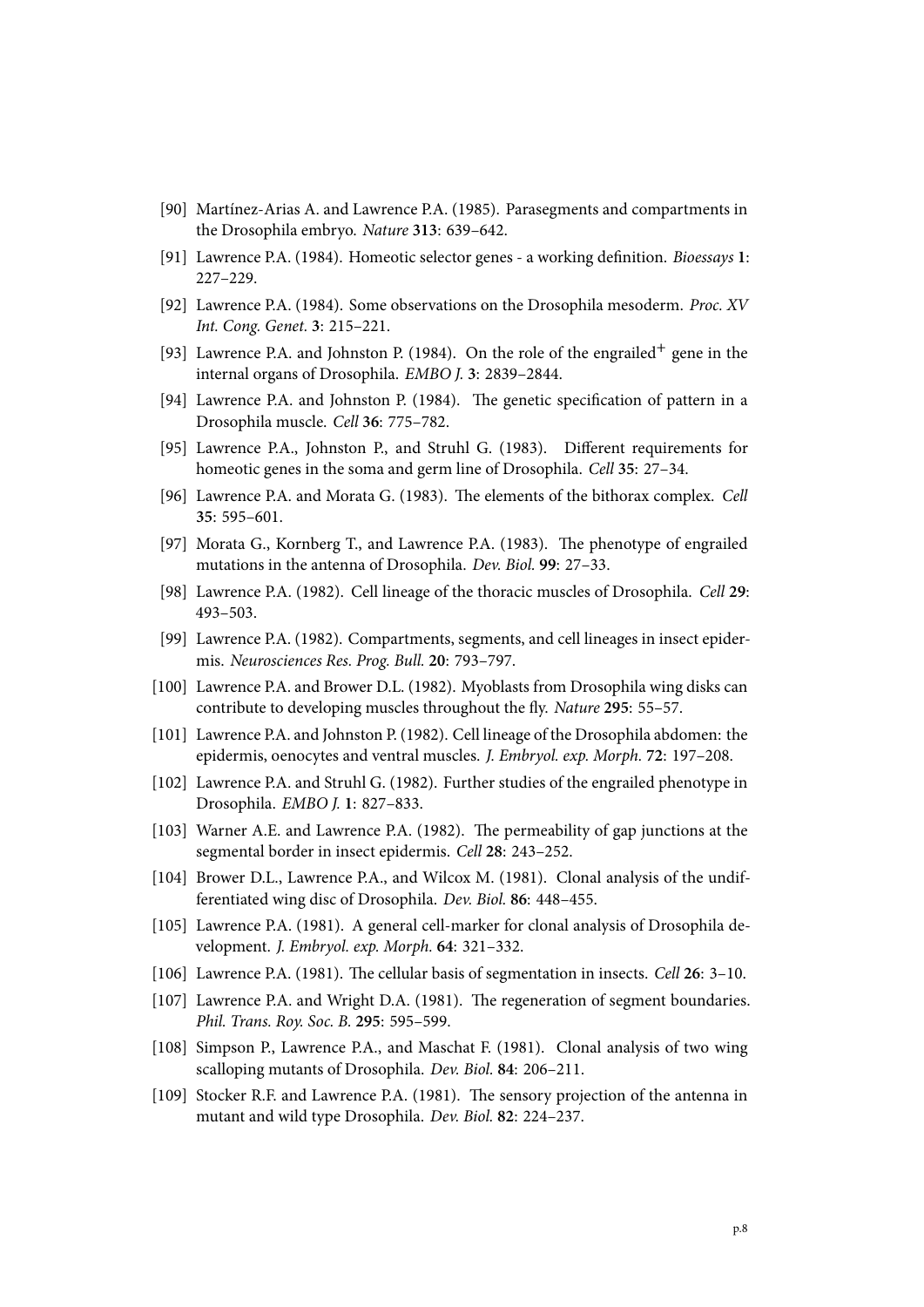- [110] Wright D.A. and Lawrence P.A. (1981). Regeneration of segment boundaries in Oncopeltus: Cell Lineage. *Dev. Biol.* **85**: 328–333.
- [111] Wright D.A. and Lawrence P.A. (1981). Regeneration of the segment boundary in Oncopeltus. *Dev. Biol.* **85**: 317–327.
- [112] Garcia-Bellido A., Lawrence P.A., and Morata G. (1979). Compartments in animal development. *Scient. Amer.* **241**: 102–110.
- [113] Lawrence P.A. and Green S.M. (1979). Cell lineage in the developing retina of Drosophila. *Dev. Biol.* **71**: 142–152.
- [114] Lawrence P.A. and Morata G. (1979). Cell lineage in insect development. In R. Axel, T. Maniatis, and C.F. Fox, eds., *ICN-UCLA Symposia on Molecular and Cellular Biology*, pages 167–170. Academic Press, New York.
- [115] Lawrence P.A. and Morata G. (1979). Early development of the thoracic discs of Drosophila. *Wilhelm Roux Archiv.* **187**: 375–379.
- [116] Lawrence P.A., Struhl G., and Morata G. (1979). Bristle patterns and compartment boundaries in the tarsus of Drosophila. *J. Embryol. exp. Morph.* **51**: 195–208.
- [117] Morata G. and Lawrence P.A. (1979). Development of the eye-antenna imaginal disc of Drosophila. *Dev. Biol.* **70**: 355–371.
- [118] Morata G. and Lawrence P.A. (1979). Pattern formation and compartments in the tarsus of Drosophila. In S. Subtelny and I.R. Konigsberg, eds., *37th Symp. Soc. Dev. USA*, pages 317–323. Academic Press, New York.
- [119] Morata G. and Lawrence P.A. (1979). The development of the thoracic segments of Drosophila. In N. le Douarin, ed., *Cell Lineage, Stem Cells and Cell Determination*, INSERM symposium; no. 10. North Holland Pub., Amsterdam and New York.
- [120] Palka J., Lawrence P.A., and Hart H.S. (1979). Neural projection patterns from homeotic tissue of Drosophila studied in bithorax mutants and mosaics. *Dev. Biol.* **69**: 549–575.
- [121] Lawrence P.A. (1978). Compartments and the insect nervous system. In C.O. Jacobson, ed., *Formshaping Movements in Neurogenesis*, pages 157–160 also Zoon, 6, 157–160 (1978). Almquist and Wigsell, Stockholm.
- [122] Lawrence P.A., Green S.M., and Johnston P. (1978). Compartmentalization and growth of the Drosophila abdomen. *J. Embryol. exp. Morph.* **43**: 233–248.
- [123] Morata G. and Lawrence P.A. (1978). Anterior and posterior compartments in the head of Drosophila. *Nature* **274**: 473–474.
- [124] Morata G. and Lawrence P.A. (1978). Cell lineage and homeotic mutants in the development of imaginal discs of Drosophila. In S. Subtelny and I.M. Sussex, eds., *36th Symp. Soc. Dev. USA*, pages 45–60. Academic Press, New York.
- [125] Lawrence P.A. (1977). Compartments in the development of Drosophila: a progress report. In M. Karkinen-Jaaskelainen, L. Saxen, and L. Weiss, eds., *Cell Interactions in Differentiation*, pages 88–95. Academic Press, London and New York.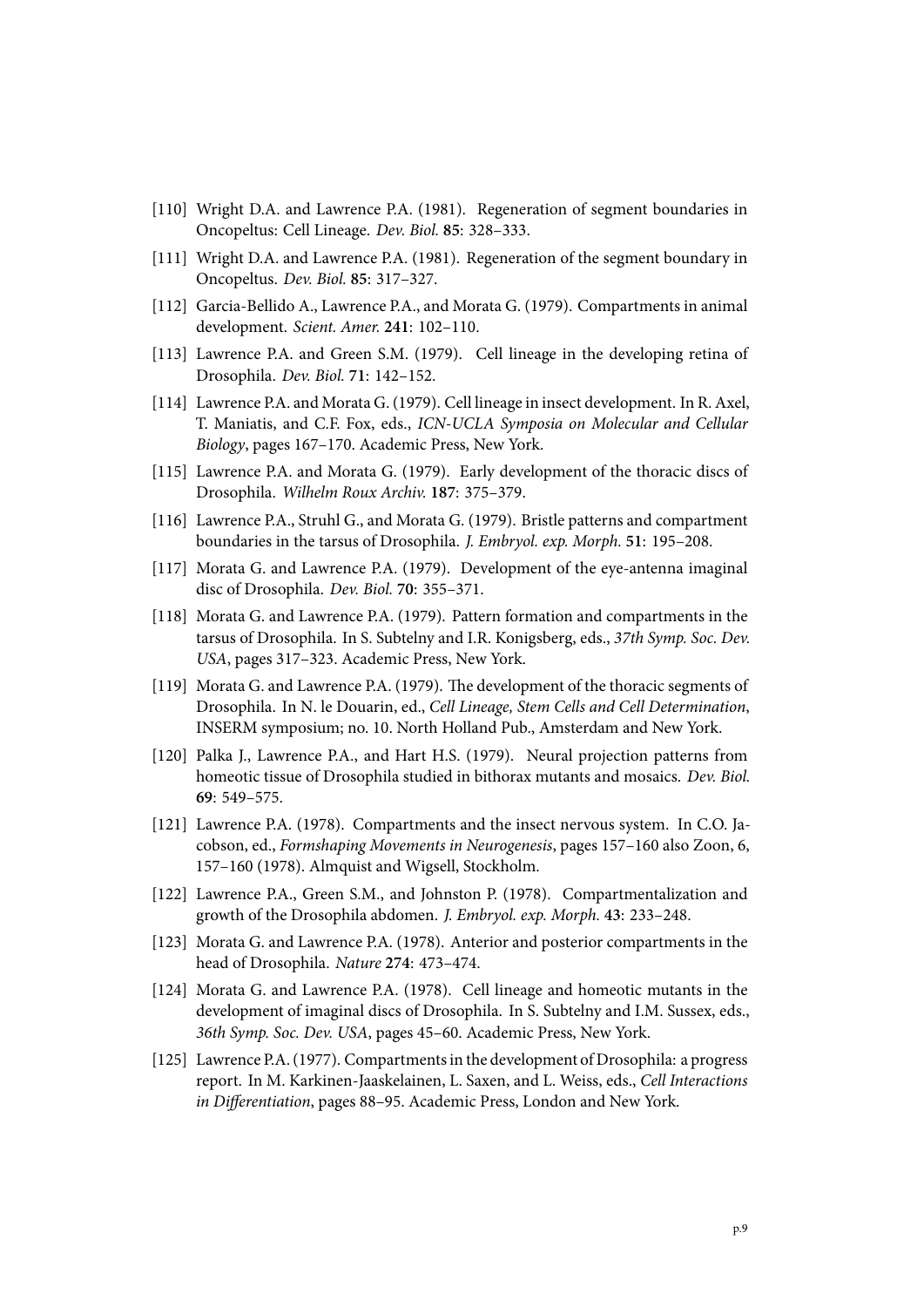- [126] Lawrence P.A. and Morata G. (1977). The early development of mesothoracic compartments in Drosophila. *Dev. Biol.* **56**: 40–51.
- [127] Morata G. and Lawrence P.A. (1977). Homeotic genes, compartments and cell determination in Drosophila. *Nature* **265**: 211–216.
- [128] Morata G. and Lawrence P.A. (1977). The development of wingless, a homeotic mutation of Drosophila. *Dev. Biol.* **56**: 227–240.
- [129] Lawrence P.A. (1976). Insect Development. In P.A. Lawrence, ed., *"Insect Development" Symp. Roy. Ent. Soc.*, volume 8, page 230. Blackwell Scientific Publications, Oxford.
- [130] Lawrence P.A. and Morata G. (1976). Compartments in the wing of Drosophila, a study of the engrailed gene. *Dev. Biol.* **50**: 321–337.
- [131] Lawrence P.A. and Morata G. (1976). The compartment hypothesis. In P.A. Lawrence, ed., *"Insect Development" Symp. Roy. Ent. Soc.*, volume 8, pages 132–149. Blackwell Scientific Publications, Oxford.
- [132] Crick F.H.C. and Lawrence P.A. (1975). Compartments and polyclones in insect development. *Science* **189**: 340–347.
- [133] Green S.M. and Lawrence P.A. (1975). Recruitment of epidermal cells by the developing eye of Oncopeltus (Hemiptera). *Wilhelm Roux Archiv.* **177**: 61–65.
- [134] Lawrence P.A. (1975). The cell cycle and cellular differentiation in insects. In H. Holtzer, ed., *Cell Cycle and Cell Differentiation*. Springer, Berlin.
- [135] Lawrence P.A. (1975). The structure and properties of a compartment border: the intersegmental boundary in Oncopeltus. *Ciba Foundation Symp., Cell Patterning* **29**: 3–23.
- [136] Lawrence P.A. and Green S.M. (1975). The anatomy of a compartment border: the intersegmental boundary in Oncopeltus. *J. Cell Biol.* **65**: 373–382.
- [137] Lawrence P.A. and Shelton P.M.J. (1975). The determination of polarity in the developing insect retina. *J. Embryol. exp. Morph.* **33**: 471–486.
- [138] Lawrence P.A. and Staddon B.W. (1975). Pecularities of the epidermal gland system of the cotton stainer (Dysdercus fasciatus) Signoret (Heteroptera: Pyrrhocoridae). *J. Ent., (A)* **49**: 121–130.
- [139] Morata G. and Lawrence P.A. (1975). Control of compartment development by the engrailed gene in Drosophila. *Nature* **255**: 614–617.
- [140] Lawrence P.A. (1974). Cell movement during pattern regulation in Oncopeltus. *Nature* **248**: 609–610.
- [141] Shelton P.M.J. and Lawrence P.A. (1974). Structure and development of ommatidia in Oncopeltus fasciatus. *J. Embryol. exp. Morph.* **32**: 337–353.
- [142] Bate C.M. and Lawrence P.A. (1973). Gradients and the developing nervous system. In D. Young, ed., *Developmental Neurobiology of Arthropods*, pages 37–49. Cambridge University Press, Cambridge.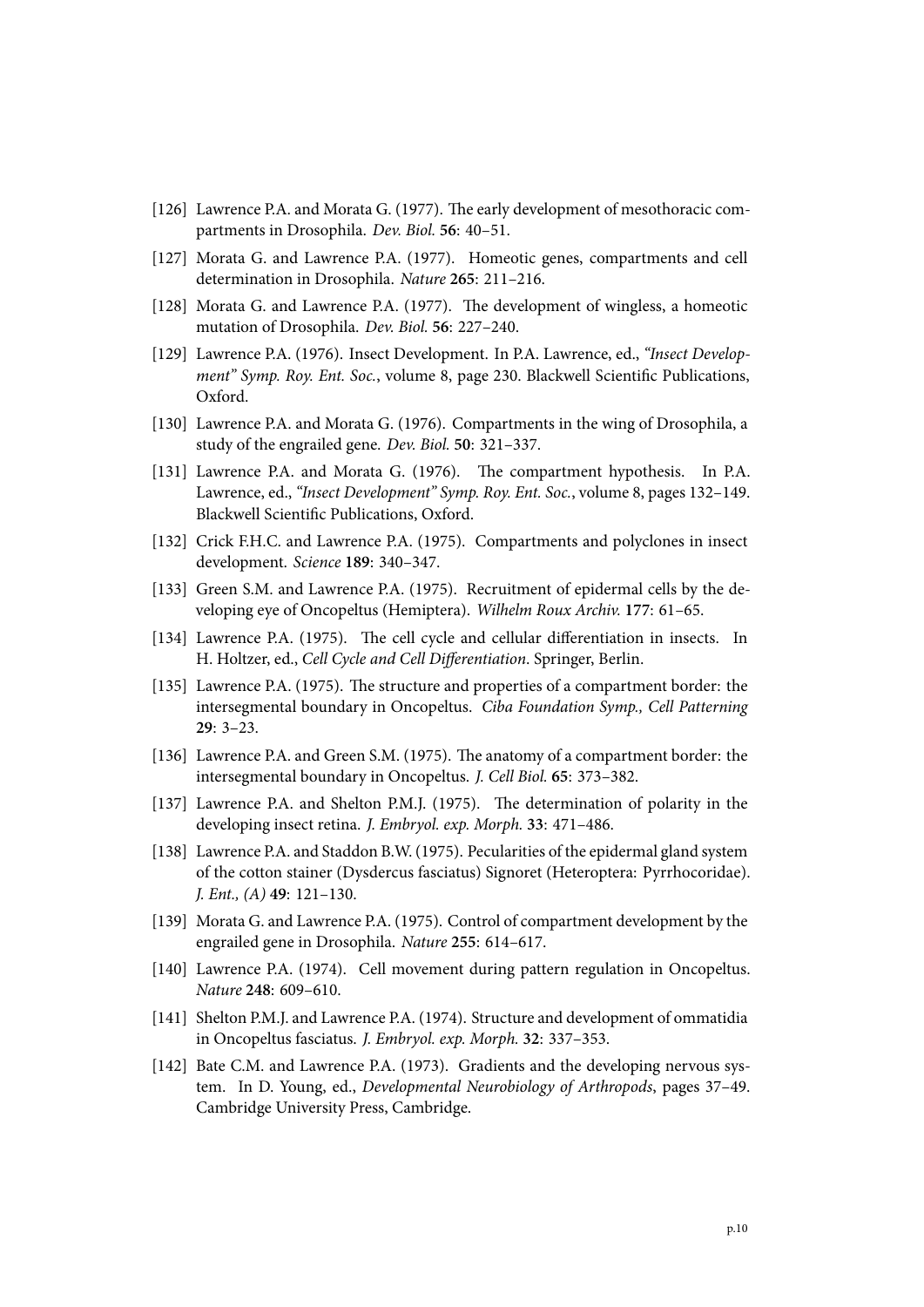- [143] Lawrence P.A. (1973). A clonal analysis of segment development in Oncopeltus (Hemiptera). *J. Embryol. exp. Morph.* **30**: 681–699.
- [144] Lawrence P.A. (1973). Maintenance of boundaries between developing organs. *Nature. New Biol.* **242**: 31–32.
- [145] Lawrence P.A. (1973). The development of spatial patterns in the integument of insects. In S.J. Counce and C.H. Waddington, eds., *Developmental Systems: Insects*, pages 157–209. Academic Press, London and New York.
- [146] Warner A.E. and Lawrence P.A. (1973). Electrical coupling across developmental boundaries in insect epidermis. *Nature* **245**: 47–48.
- [147] Lawrence P.A. (1972). Computers show how cells communicate. *New Sci.* **2nd March**: 475–477.
- [148] Lawrence P.A., Crick F.H.C., and Munro M. (1972). A gradient of positional information in an insect, Rhodnius. *J. Cell Sci.* **11**: 815–853.
- [149] Lawrence P.A. (1971). The organization of the insect segment. *Symp. Soc. Exp. Biol.* **25**: 379–392.
- [150] Lawrence P.A. and Hayward P. (1971). The development of a simple pattern: spaced hairs on Oncopeltus fasciatus. *J. Cell Sci.* **8**: 513–524.
- [151] Lawrence P.A. (1970). How do cells know where they are? *Adv. Sci.* **December**: 121–128.
- [152] Lawrence P.A. (1970). Polarity and patterns in the postembryonic development of insects. *Adv. Insect Physiol.* **7**: 197–266.
- [153] Lawrence P.A. (1970). Some new mutants of the large milkweed bug Oncopeltus fasciatus, Dall. . *Genet. Res.* **15**: 347–350.
- [154] Willis J.H. and Lawrence P.A. (1970). Deferred action of juvenile hormone. *Nature* **225**: 81–83.
- [155] Lawrence P.A. (1969). Cellular differentiation and pattern formation during metamorphosis of the milkweed bug Oncopeltus. *Dev. Biol.* **19**: 12–40.
- [156] Lawrence P.A. (1968). Mitosis and the cell cycle in the metamorphic moult of the milkweed bug Oncopeltus fasciatus; a radioautographic study. *J. Cell Sci.* **3**: 391– 404.
- [157] Lawrence P.A. (1967). The insect epidermal cell a simple model of the embryo. In J.W.L. Beament and J.E. Treherne, eds., *Insects and Physiology*, pages 53–68. Oliver and Boyd, Edinburgh and London.
- [158] Krasne F.B. and Lawrence P.A. (1966). Structure of the photoreceptors in the compound eyespots of Branchiomma vesiculosum. *J. Cell Sci.* **1**: 239–248.
- [159] Lawrence P.A. (1966). Development and determination of hairs and bristles in the milkweed bug Oncopeltus fasciatus, (Lygaeidae, Hemiptera). *J. Cell Sci.* **1**: 475–498.
- [160] Lawrence P.A. (1966). Gradients in the insect segment: The orientation of hairs in the milkweed bug Oncopeltus fasciatus. *J. Exp. Biol.* **44**: 607–620.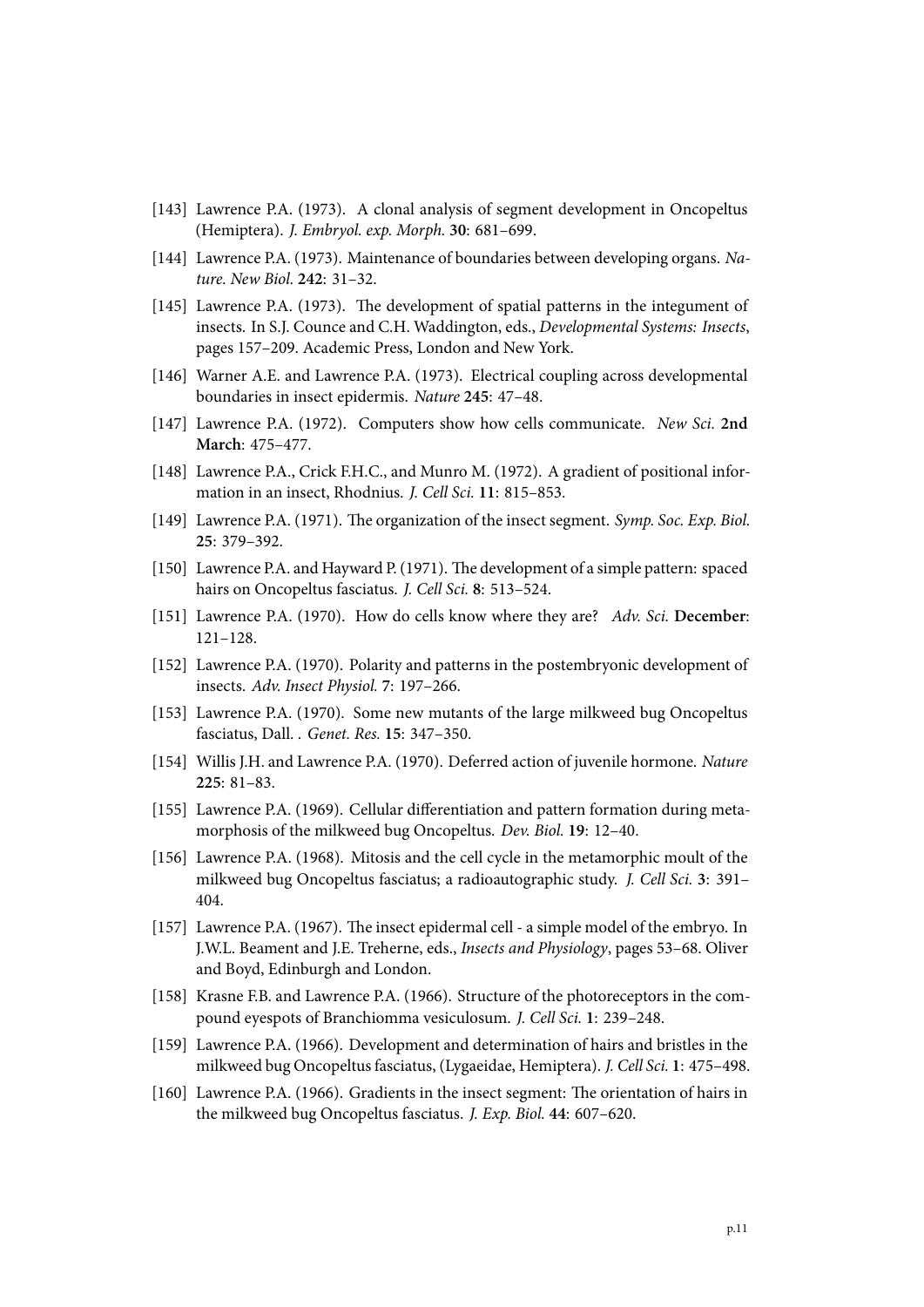- [161] Lawrence P.A. (1966). The hormonal control of the development of hairs and bristles in the milkweed bug Oncopeltus fasciatus, Dall. *J. Exp. Biol.* **44**: 507–522.
- [162] Lawrence P.A. and Krasne F.B. (1965). Annelid ciliary photoreceptors. *Science* **148**: 965–966.

## **Interviews, quotations, etc ...**

- [163] Vicente C. (2016). An interview with Peter Lawrence. *Development* **143**: 183–185.
- [164] Westwood B. (2016). Peter Lawrence's appearance in the radio program Fly; BBC Radio 4. http://tinyurl.com/yc3gx6mc.
- [165] Deichmann U. (2015). Interview with Peter Lawrence for the Jacques Loeb Centre oral history project. https://tinyurl.com/y8dd8mfo.
- [166] Sampedro J. (2015). Interview with Peter Lawrence in the spanish newspaper El Pais: ¿Cómo va España a construir su futuro si no recupera a sus jóvenes científicos? June 19.
- [167] Lucas M.E. (2012). Peter A. Lawrence awarded Developmental Biology-SDB Lifetime Achievement Award. *Dev. Biol.* **362**: 117–118.
- [168] Garwood J. (2011). A conversation with Peter Lawrence, Cambridge. "The Heart of Research is Sick". *Lab Times* **2**: 24–31.
- [169] Richards C. (2011). Acoustic Neuroma Revisted. An interview with Peter Lawrence. *AMNET News* **51**.

## **Obituaries, book reviews, squibs etc ...**

- [170] Lawrence P.A. (2022). Review of "The Vaccine: Inside the Race to Conquer the COVID-19 Pandemic". Joe Miller, Uğur Şahin and Özlem Türeci. *Curr. Biol.* **32**: R4–R5.
- [171] Lawrence P.A. (2020). Practice makes perfect: Sir Michael J. Berridge. *Curr. Biol.* **3**: R377.
- [172] Lawrence P.A. (2019). Featured in Suzanne Eaton: In memory of a remarkable colleague. *eLife* **July**.
- [173] Lawrence P.A. (2019). Sydney Brenner: a master of science and of wit. *Development* **146**: dev179879.
- [174] Lawrence P.A. (2016). Feeding the bees in winter. *bumblebeeconservation.org https://tinyurl.com/yb53jlgs* .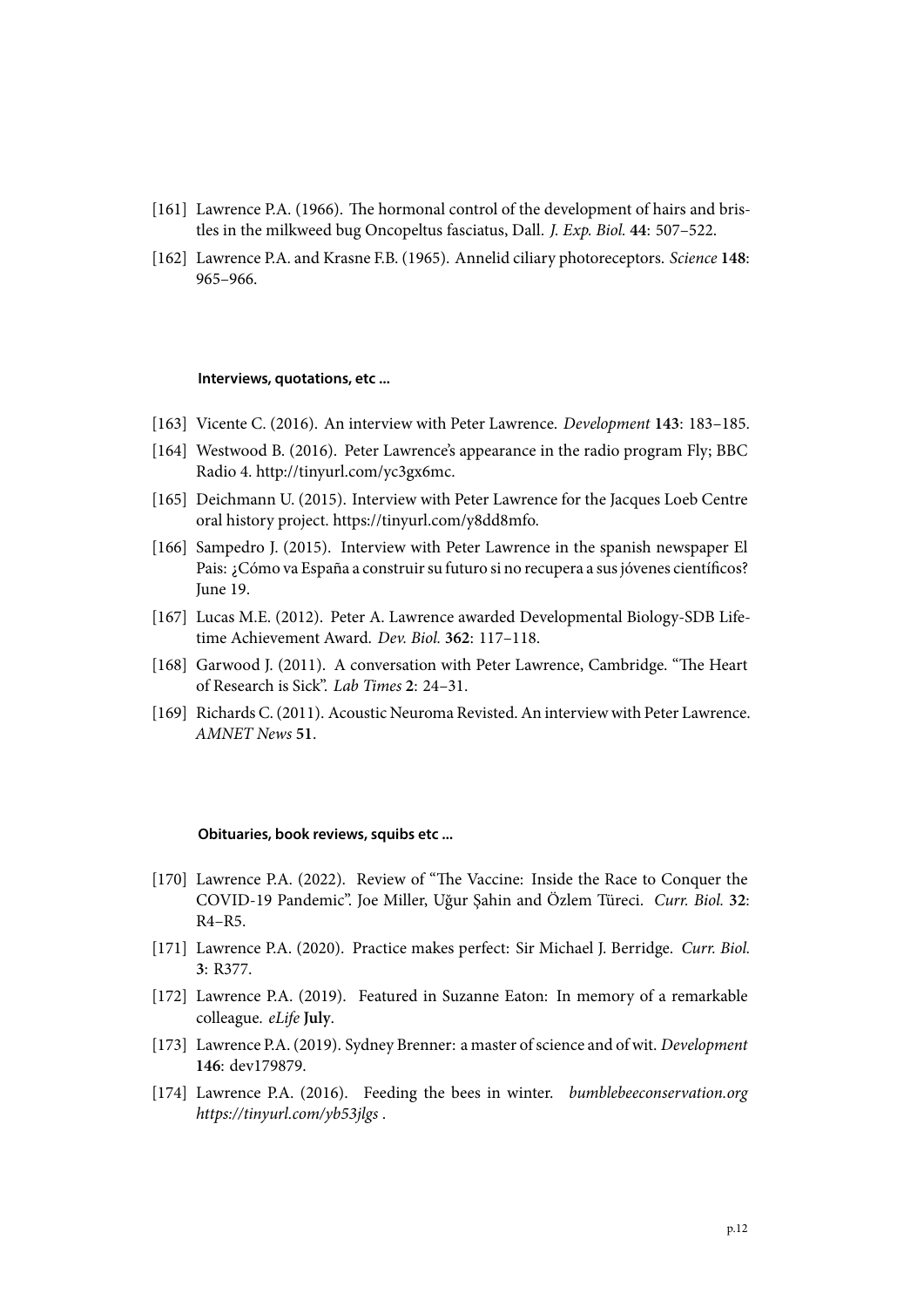- [175] Lawrence P.A. (2016). Review of "The Serengeti Rules: The Quest to Discover How Life Works and Why it Matters". Sean B. Carroll. *Curr. Biol.* **26**: R221–R223.
- [176] Lawrence P.A. (2012). Rank, reinvention and the Nobel Prize. A review of "Experiment Eleven" by Peter Pringle. *Curr. Biol.* **22**: R214–R216.
- [177] Lawrence P.A. (2010). Peter Lawrence and his acoustic neuroma. *AMNET News* **49**.
- [178] Lawrence P.A. (2009). A scientist unparalleled, a review of "Francis Crick. Hunter of Life's Secrets". R. Olby. *Curr. Biol.* **19**: R1015–R1018.
- [179] Lawrence P.A. (2009). Featured in (Re)Reading The Origin. *Curr. Biol.* **19**: R96– R104.
- [180] Lawrence P.A. (2008). A new roadmap for retirement. *Heyday* **Sept/Oct**: 38–39.
- [181] Lawrence P.A. (2008). Peter Lawrence and his acoustic neuroma. *AMNET News* **44**.
- [182] Lawrence P.A. (2008). Popular beat may drown out genius (reprinted from THES). *CAUT ACPPU Bulletin* **August 24**.
- [183] Lawrence P.A. (2008). *Preface to "Bai Asmo Eroa", the basque translation of Francis Crick "What mad pursuit"*. Klasikoak S.A., Bilbao.
- [184] Lawrence P.A. (2008). "The mismeasurement of Science", Translation into mandarin of Current Biology 17, R583-R585 (2007). *Science Focus* **3**: 1–4.
- [185] Lawrence P.A. (2007). Acoustic neuroma/Vestibular schwannoma. A patient's viewpoint on choices and doctors. *AMNET News* **39**.
- [186] Lawrence P.A. (2007). Popular beat may drown out genius. *Times Higher Education Supplement* **August 24**.
- [187] Lawrence P.A. (2007). The Secret of Life, a review of "Avoid Boring people: lessons from a life in science". J. D. Watson. *Literary Review* **October**.
- [188] Ashburner M., Bretscher M.S., and Lawrence P.A. (2006). Correspondence arising out of H. Judson's review of "Francis Crick: Discover of the Genetic Code". Matt Ridley. *Nature* **444**: 1002.
- [189] Lawrence P.A. (2006). Correspondence arising out of the article "Men, Women and Ghosts in Science". *Nature* **442**: 510.
- [190] Lawrence P.A. (2006). ¿Por qué no hay más mujeres en los altos cargos? *El Pais* .
- [191] Bretscher M.S. and Lawrence P.A. (2004). Francis Crick 1916–2004. *Curr. Biol.* **14**: R642–R645.
- [192] Lawrence P.A. (2004). A Wigglesworth classic: How cells make patterns. *J. Exp. Biol.* **207**: 192–193.
- [193] Lawrence P.A. (2004). Theoretical embryology: A route to extinction? *Curr. Biol.* **14**: R7–R8.
- [194] Scott M.P. and Lawrence P.A. (2004). Obituary: Edward B. Lewis (1918-2004). *Nature* **431**: 143.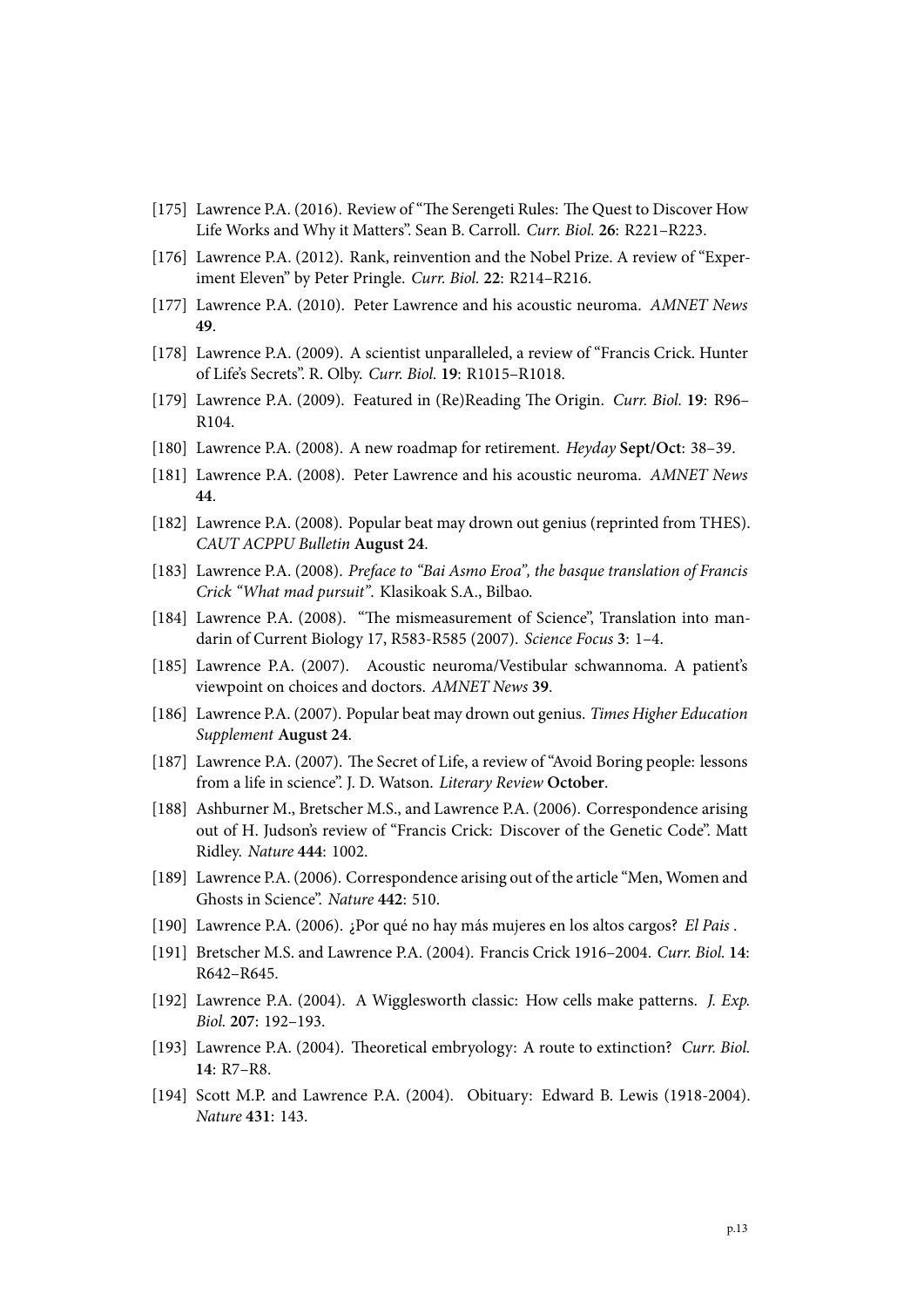- [195] Lawrence P.A. (2003). Q and A. *Curr. Biol.* **13**: R82.
- [196] Lawrence P.A. (2003). Translation of "The Politics of Publication" by José Casal: La politica de la publicación cientifíca. *Ars Medica. Revista de Humanidades* **2**: 181– 188.
- [197] Lawrence P.A. (2001). Dispatch. Wingless signalling: more about the Wingless morphogen. *Curr. Biol.* **11**: R638–R639.
- [198] Lawrence P.A. (2001). Review of "Fly: An Experimental Life". M. Brookes. *Nature* **411**: 417–418.
- [199] Lawrence P.A. (1999). Review of "Egg and ego: An almost true story of life in the biology lab". J. Slack. *Nature* **397**: 487–488.
- [200] McGinnis W. and Lawrence P.A. (1999). Correspondence arising out of our review of "Master control genes in development and evolution: The homeobox story". W. J. Gehring. *Nature* **399**: 521–522.
- [201] McGinnis W. and Lawrence P.A. (1999). Review of "Master control genes in development and evolution: The homeobox story". W. J. Gehring. *Nature* **398**: 301–302.
- [202] Lawrence P.A. (1998). Essay "Turning Points" A crew of patches. *Curr. Biol.* **8**: R71–R72.
- [203] Lawrence P.A. (1997). Essay in Arts and Science magazine connected with LVMH prize: Genetics of Animal Design. *Leonardo: J. International Soc. Arts Sci. and Tech.* **30**: 275–276.
- [204] Lawrence P.A. (1997). News and Views. Straight and wiggly affinities. *Nature* **389**: 546–547.
- [205] Lawrence P.A. (1997). Opening remarks in meeting "Development and Evolution, some Reminiscences". Meeting No 73, co-sponsored by EMBO. *Pub. Instituto Juan March, Madrid* .
- [206] Lawrence P.A. and Locke M. (1997). Preprogrammed asphyxiation of science. *Recherche* pages 31–32.
- [207] Lawrence P.A. (1995). Un Huevo para la Ciencia. *El Pais* .
- [208] Lawrence P.A. (1994). Review of "The Development of Drosophila melanogaster". M. Bate and A. Martínez Arias, eds. *Nature* **369**: 111–111.
- [209] Vincent J.P. and Lawrence P.A. (1994). News and Views. It takes three to distalize. *Nature* **372**: 132–133.
- [210] Lawrence P.A. (1993). Introduction to 1978 E. B. Lewis' paper in Nature. *Pub. Current Biology* page 93.
- [211] Lawrence P.A. and Morata G. (1993). News and Views. A no-wing situation. *Nature* **366**: 305–306.
- [212] Lawrence P.A. (1992). Review of "Models for Embryonic Periodicity". L. I. Held. *Nature* **358**: 720–720.
- [213] Lawrence P.A. and Morata G. (1992). News and Views. Lighting up Drosophila. *Nature* **356**: 107–108.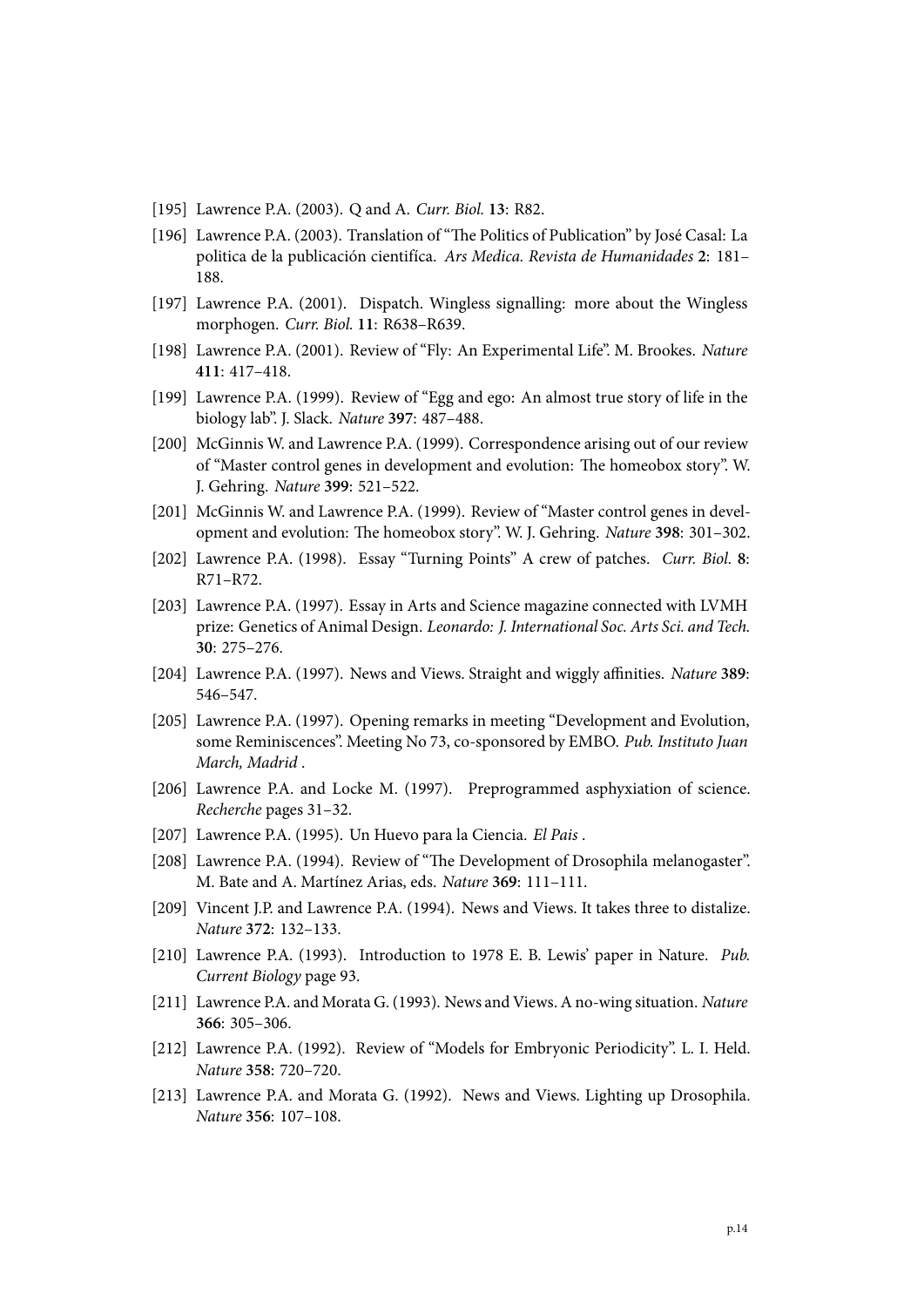- [214] Lawrence P.A. and Tomlinson A. (1991). News and Views. A marriage is consummated. *Nature* **352**: 193.
- [215] Lawrence P.A. (1990). News and Views. Compartments in vertebrates? *Nature* **344**: 382–383.
- [216] Lawrence P.A. and Ashburner M. (1988). News and Views. Fruitful fruitflies in Crete. *Nature* **336**: 620–621.
- [217] Gardner R.L. and Lawrence P.A., eds. (1986). *Royal Society Discussion Meeting: Single Cell Marking and Cell Lineage in Animal Development*. Pub. Royal Society, London.
- [218] Lawrence P.A. (1986). Review of "The Embryonic Development of Drosophila melanogaster". J. A. Campos-Ortega and V. Hartenstein. *Cell* **44**: 671–672.
- [219] Lawrence P.A. (1985). News and Views. Compartment genes in hand. *Nature* **313**: 268–269.
- [220] Lawrence P.A. (1984). Review of meeting "Development and Evolution". BSDB Symp. 6. *Cell* **36**: 570–571.
- [221] Lawrence P.A. (1983). News and Views. A new homeotic gene. *Nature* **306**: 643.
- [222] Lawrence P.A. (1983). Review of "Embryos, Genes and Evolution: The Developmental-Genetic Basis of Evolutionary Change". R. A. Raff and T. C. Kaufman. *Nature* **304**: 378–379.
- [223] Lawrence P.A. (1982). Review of "Genetic Neurobiology". J. C. Hall, R. J. Greenspan and W. A. Harris. *Nature* **299**: 761.
- [224] Lawrence P.A. (1982). Review of "The Genetic Basis of Development". A. D. Stewart and D. M. Hunt. *Nature* **295**: 477–478.
- [225] Lawrence P.A. (1981). Review of "The Genetics and Biology of Drosophila", vol. 2d. M. Ashburner and T.R.F. Wright, eds. *Nature* **289**: 100.
- [226] Lawrence P.A. (1980). Review of "The Genetics and Biology of Drosophila". vol. 2a-2c. M. Ashburner and T.R.F. Wright, eds. *Nature* **283**: 116.
- [227] Lawrence P.A. (1979). News and Views. Squaring the circle. *Nature* **280**: 722–723.
- [228] Lawrence P.A. (1979). Review of "Genetic Mosaics and Cell Differentiation". W. J. Gehring, ed. *Cell* **17**: 1037.
- [229] Ashburner M. and Lawrence P.A. (1978). News and Views. Drosophila genetics at Szeged. *Nature* **275**: 481–482.
- [230] Lawrence P.A. (1977). Review of "The Genetics and Biology of Drosophila" vol. 1. M. Ashburner and E. Novitski, eds. *Heredity* **39**: 179–180.
- [231] Lawrence P.A. (1976). News and Views. RNA and generation of positional information. *Nature* **264**: 604.
- [232] Lawrence P.A. (1973). Review of "The Biology of Imaginal Disks". H. Ursprung and R. Nöthiger, eds. *Nature* **241**: 554.